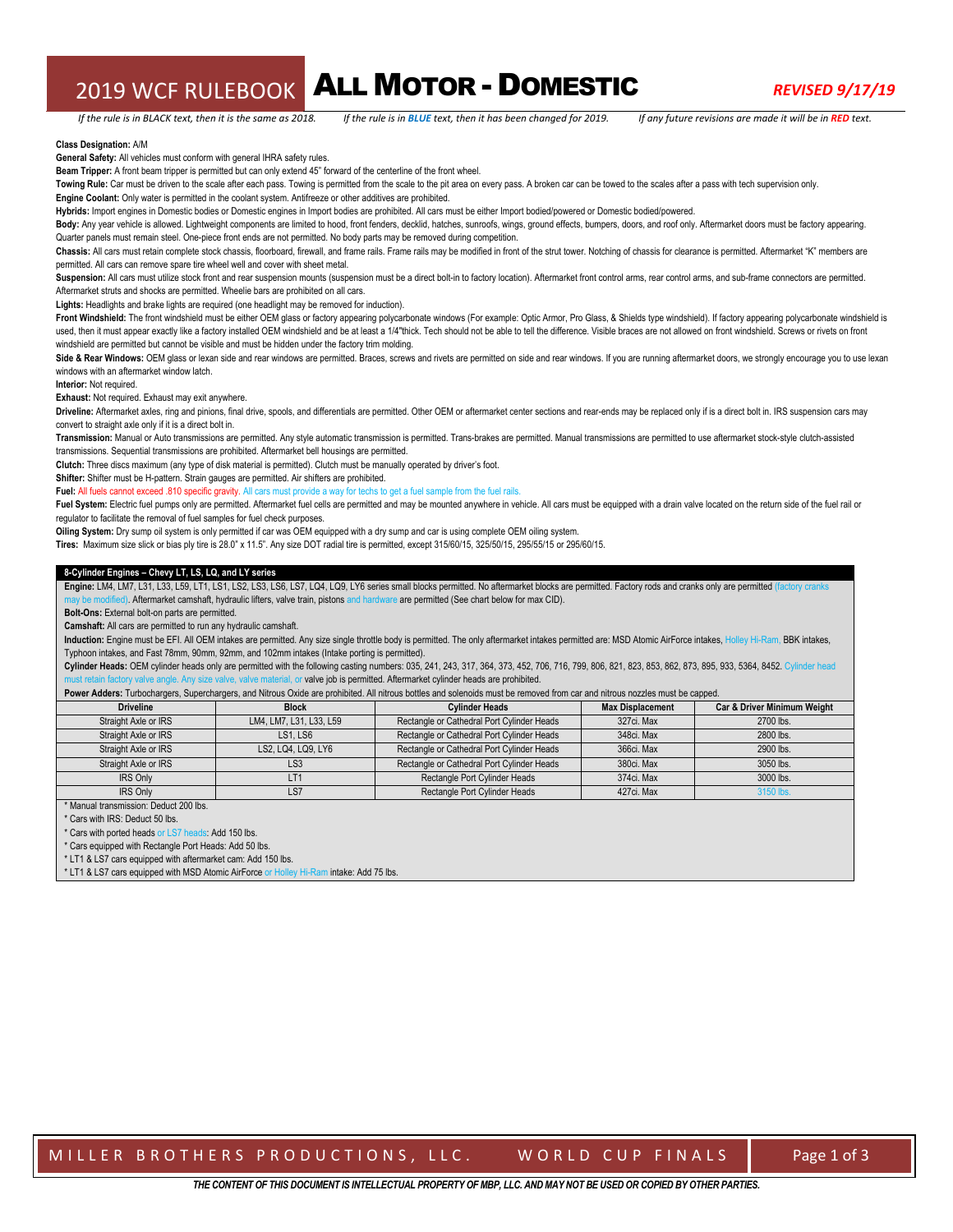## 2019 WCF RULEBOOK ALL MOTOR - DOMESTIC *REVISED 9/17/19*

#### If the rule is in BLACK text, then it is the same as 2018. If the rule is in BLUE text, then it has been changed for 2019. If any future revisions are made it will be in RED text. **8-Cylinder Engines - Ford 302W Engine:** Any 302 style 8.2 deck block is permitted. Roller Rockers are permitted. Factory stroke is required. Max CID is 313ci.

**Bolt-Ons:** External bolt-on parts are permitted.

**Camshaft:** Maximum camshaft lift .650 intake and .650 exhaust any duration as checked at valve.

**Induction:** Engine may be EFI or carbureted. All aftermarket EFI intakes are permitted. Spyder and Sheet metal Intakes are prohibited. Carburetor Induction is limited to a single plane or dual plane intake. Maximum carb size 750cfm.

**Cylinder Heads:** All cylinder heads must retain stock valve angle. Any valve job is permitted.

Power Adders: Turbochargers, Superchargers, and Nitrous Oxide are prohibited. All nitrous bottles and solenoids must be removed from car and nitrous nozzles must be capped.

| <b>Cylinder Heads</b>                                                             | <b>Max Displacement</b> | Car & Driver Minimum Weight |
|-----------------------------------------------------------------------------------|-------------------------|-----------------------------|
| OEM E7 heads                                                                      | 313ci, Max              | 2600 lbs.                   |
| Cast Iron GT-40, and Aluminum GT-40X                                              | 313ci. Max              | 2650 lbs.                   |
| AFR 165cc Heads: 1402, 1472, and 1399                                             | 313ci. Max              | 2850 lbs.                   |
| AFR 185cc Heads: 1388, 1422, 1387, 1492, and 1420                                 |                         |                             |
| Holley Aluminum Heads                                                             |                         |                             |
| Brodix: 1051004, 171cc Cylinder Head                                              |                         |                             |
| Edelbrock: 60329, 60229, 60379, and 60289 only                                    |                         |                             |
| Dart: Pro 1 Aluminum 175cc Head                                                   |                         |                             |
| RHS Pro Action: 35014-01, 35014-02, 35010-02, and 35010-01                        |                         |                             |
| World Products (Cast Iron Windsor JR): 053030-1 and 053030-2                      |                         |                             |
| Promaxx: 175cc and 185cc                                                          |                         |                             |
| Trickflow Twisted Wedge: 15-degree valve angle only (Maximum intake runner 205cc) | 313ci. Max              | 2900 lbs.                   |
| Trickflow Twisted Wedge: 11-degree valve angle only (Maximum intake runner 205cc) | 313ci. Max              | 3000 lbs.                   |
| * Automatic overdrive transmissions: Deduct 100 lbs.                              |                         |                             |

\* Un-Ported cylinder heads: Deduct 100 lbs.

\* Manual Transmission Cars: Add 75 lbs.

#### **8-Cylinder Engines - Ford 5.0 Modular**

**Engine:** OEM 5.0 modular blocks only are permitted. Max CID is 321ci.

**Bolt-Ons:** External bolt-on parts are permitted.

**Camshaft:** Maximum camshaft lift .550 intake and .550 exhaust any duration as checked at valve.

**Induction:** Engine must be EFI. All OEM intakes are permitted. The only aftermarket intakes permitted is a Boss Intake.

**Cylinder Heads:** Any valve job is permitted. Un-Ported or Ported OEM cylinder heads only.

**Power Adders:** Turbochargers, Superchargers, and Nitrous Oxide are prohibited. All nitrous bottles and solenoids must be removed from car and nitrous nozzles must be capped.

| Cvlinder Heads           | <b>Max Displacement</b> | Car & Driver Minimum Weight |  |
|--------------------------|-------------------------|-----------------------------|--|
| Un-Ported as cast        | Up to 313ci.            | 3150 lbs.                   |  |
| <b>Porting Permitted</b> | Up to 313ci.            | 3225 lbs.                   |  |
| Un-Ported as cast        | 314ci - 321ci, Max      | 3250 lbs.                   |  |
| <b>Porting Permitted</b> | 314ci - 321ci, Max      | 3325 lbs.                   |  |

#### **8-Cylinder Engines - Ford 4.6 Modular (4-Valve)**

**Engine:** OEM 4.6 modular blocks are permitted. Max CID is 302ci.

**Bolt-Ons:** External bolt-on parts are permitted.

**Camshaft:** Maximum camshaft lift .550 intake and .550 exhaust any duration as checked at valve.

**Induction:** Engine must be EFI. Only OEM intakes are permitted.

**Cylinder Heads:** Any valve job is permitted. Un-Ported or Ported OEM cylinder heads only.

Power Adders: Turbochargers, Superchargers, and Nitrous Oxide are prohibited. All nitrous bottles and solenoids must be removed from car and nitrous nozzles must be capped.

| <b>Valves</b> | <b>Cylinder Heads</b>                | <b>Max Displacement</b> | Car & Driver Minimum Weight |  |
|---------------|--------------------------------------|-------------------------|-----------------------------|--|
| 4-valve       | OEM Heads (Un-Ported as cast)        | 302ci, Max              | 3025 lbs.                   |  |
| 4-valve       | <b>OEM Heads (Porting Permitted)</b> | 302ci, Max              | 3125 lbs.                   |  |
| .             | ___________                          |                         |                             |  |

### \* Automatic overdrive transmissions: Deduct 100 lbs.

#### **8-Cylinder Engines - Ford 4.6 Modular (3-Valve)**

**Engine:** OEM 4.6 modular blocks are permitted. Max CID is 302ci.

**Bolt-Ons:** External bolt-on parts are permitted.

**Camshaft:** Maximum camshaft lift .550 intake and .550 exhaust any duration as checked at valve.

**Induction:** Engine must be EFI. All OEM intakes are permitted. The only aftermarket intakes permitted are: C&L, JPC, and FRPP. Fabricated sheet metal intakes are prohibited.

**Cylinder Heads:** Any valve job is permitted. Un-Ported or Ported OEM cylinder heads only.

| Power Adders: Turbochargers, Superchargers, and Nitrous Oxide are prohibited. All nitrous bottles and solenoids must be removed from car and nitrous nozzles must be capped. |                                      |                         |                                        |  |
|------------------------------------------------------------------------------------------------------------------------------------------------------------------------------|--------------------------------------|-------------------------|----------------------------------------|--|
| <b>Valves</b>                                                                                                                                                                | <b>Cylinder Heads</b>                | <b>Max Displacement</b> | <b>Car &amp; Driver Minimum Weight</b> |  |
| 3-valve                                                                                                                                                                      | OEM Heads (Un-Ported as cast)        | 302ci, Max              | 2925 lbs.                              |  |
| 3-valve                                                                                                                                                                      | <b>OEM Heads (Porting Permitted)</b> | 302ci, Max              | 3025 lbs.                              |  |
| * Automatic overdrive transmissions: Deduct 100 lbs.                                                                                                                         |                                      |                         |                                        |  |

MILLER BROTHERS PRODUCTIONS, LLC. WORLD CUP FINALS Page 2 of 3